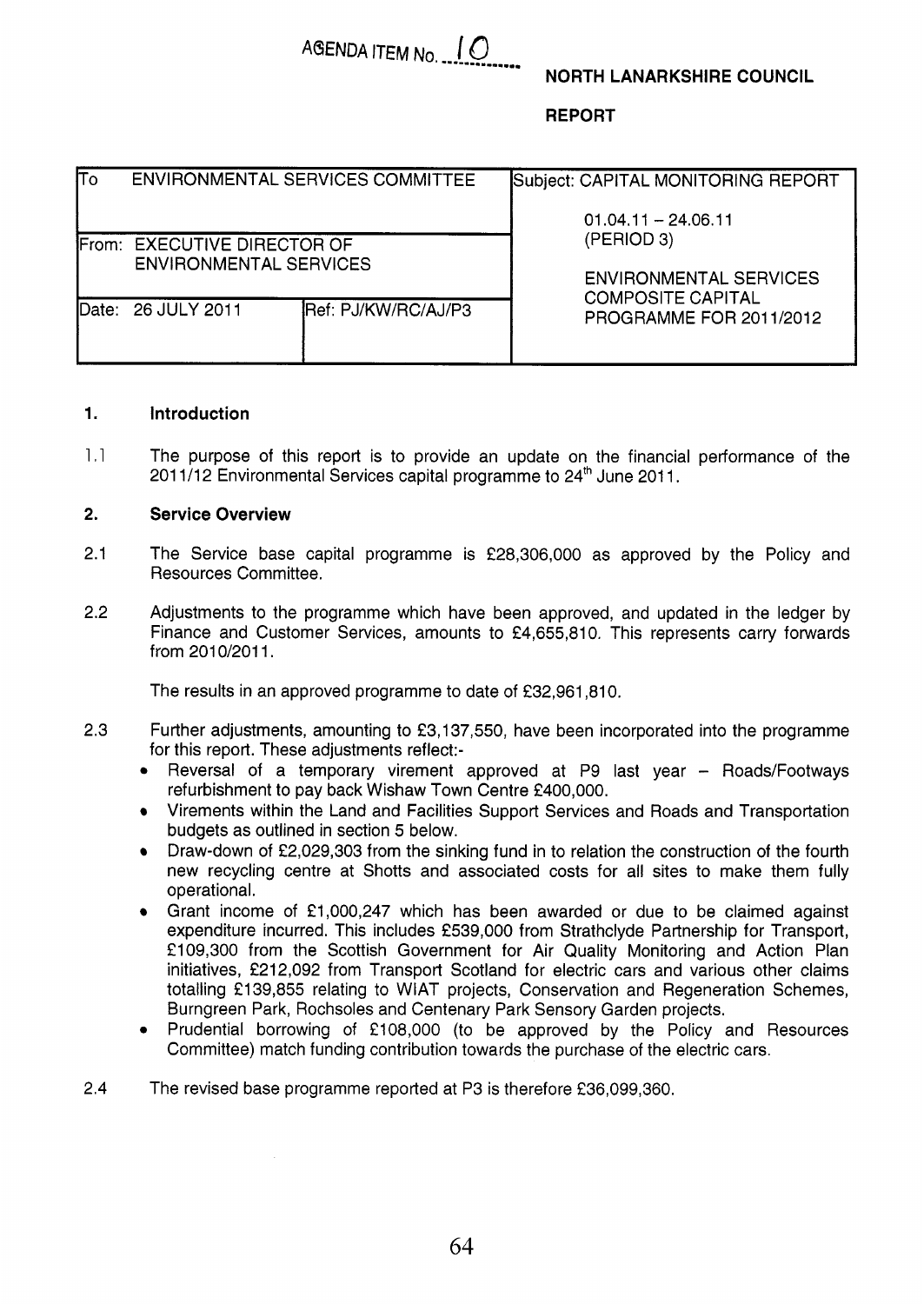# **3. Monitoring Summary**

| 3.1 | The position for Environmental Services can be summarised as follows - |
|-----|------------------------------------------------------------------------|
|     |                                                                        |

| <b>SERVICE</b>                                                      | <b>LAND</b><br><b>SERVICES</b> | <b>PLANNING</b> | <b>ROADS</b> | <b>PROTECTIVE</b><br><b>SERVICES</b> | <b>RING</b><br><b>FENCED</b> | <b>TOTALS</b> |
|---------------------------------------------------------------------|--------------------------------|-----------------|--------------|--------------------------------------|------------------------------|---------------|
|                                                                     | (E)                            | (2)             | (E)          | (E)                                  | (E)                          | f(x)          |
| Approved base<br>programme                                          | 4,863,000                      | 5,842,000       | 16,371,000   | 260,000                              | 970,000                      | 28,306,000    |
| Approved adjustments up<br>to P3                                    | 1,166,956                      | 1,659,938       | 1,213,994    | 60                                   | 614,862                      | 4,655,810     |
| Approved programme<br>as at P3                                      | 6,029,956                      | 7,501,938       | 17,584,994   | 260,060                              | 1,584,862                    | 32,961,810    |
| Proposed adjustments<br>and virements                               | 2,431,103                      | 400,000         | $-868,000$   | $\overline{0}$                       | 1,174,447                    | 3,137,550     |
| Reported programme as<br>at P <sub>3</sub>                          | 8,461,059                      | 7,901,938       | 16,716,994   | 260,060                              | 2,759,309                    | 36,099,360    |
| Committed Expenditure to<br>Date                                    | 3,614,999                      | 2,396,476       | 4,758,396    | 190,517                              | 1,066,431                    | 12,026,819    |
| <b>Committed Expenditure</b><br>as a % of Revised Base<br>Programme | 43%                            | 30%             | 28%          | 73%                                  | 39%                          | 33%           |
| Actual Expenditure to<br>Date                                       | 1,096,027                      | 376,566         | 606,936      | 41,473                               | 282,397                      | 2,403,399     |
| Actual Expenditure as a<br>% of Revised Base<br>Programme           | 13%                            | 5%              | 4%           | 16%                                  | 10%                          | 7%            |
| <b>Projected Outturn</b>                                            | 8,461,059                      | 7,901,938       | 14,116,994   | 260,060                              | 2,759,309                    | 33,499,360    |
| <b>Programme Variance</b>                                           | 0                              | $\mathbf{0}$    | 2,600,000    | 0                                    | 0                            | 2,600,000     |

## **4. Programme Variances**

All areas are forecast to be on target with the exception of Roads.

Within Roads, an underspend is shown in relation to the Energy Efficient Street Lighting project. Authority was originally given to secure prudential borrowing in 2010/11 up to £4.294m. It was subsequently reported to Committee on 20 October 2010 that only £3.6m would be needed of which £1m was committed through the letting of one contract during 2010/2011. Subsequently, a legal challenge was lodged which prevented further works. This legal challenge is still progressing and as a result it is unlikely that further contracts will be let this year. Slippage of £2,600,000 is therefore declared.

In addition there are a few risks that are inherent in this forecast that require to be highlighted.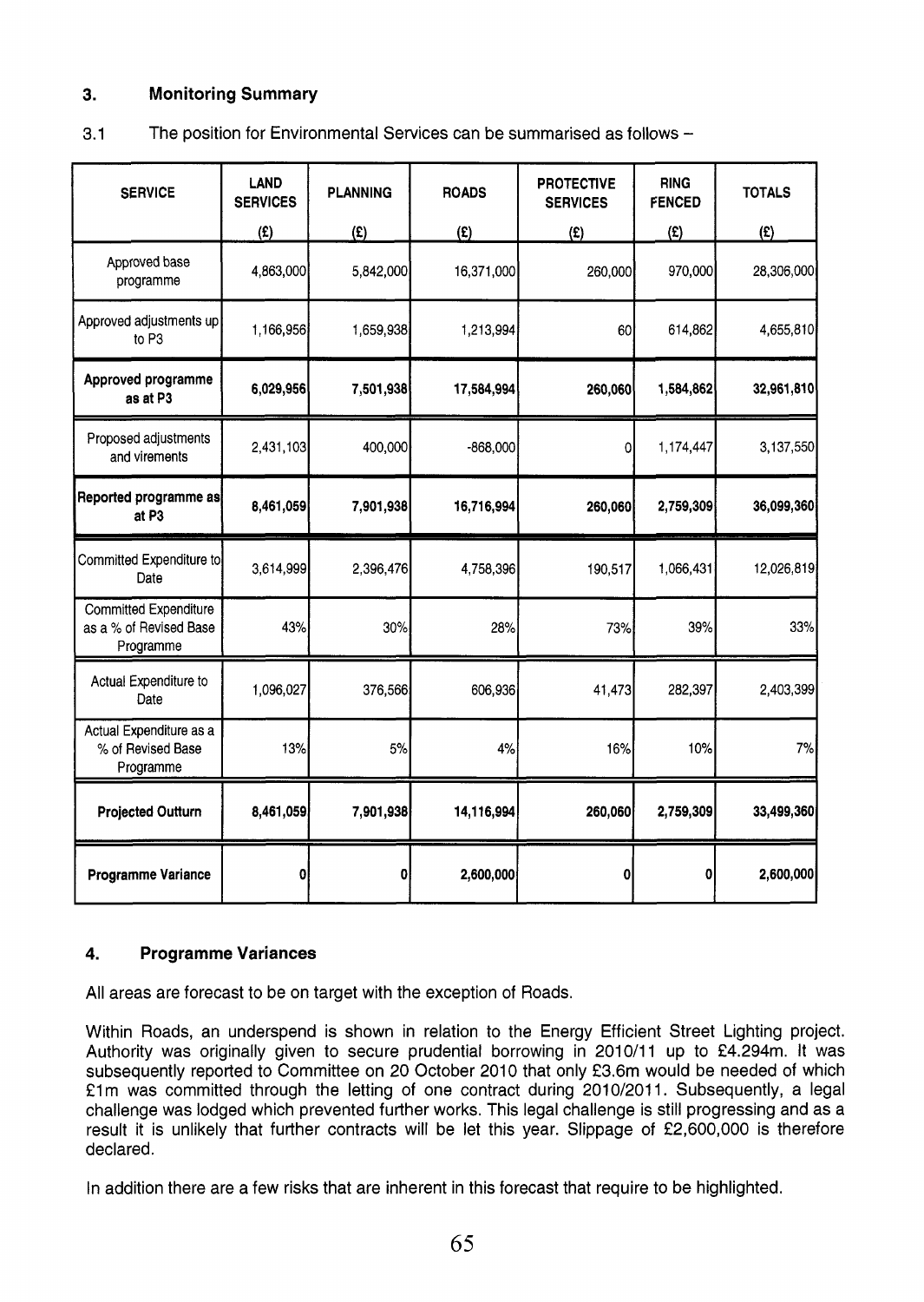- **4.1** Planning Town Centres. There is a potential risk to the delivery of projects in the Motherwell and Wishaw areas. At present these have not been quantified but will be reviewed and included in the Mid Year Review report.
- Roads Car Park charging equipment. The closing date for submitting objections to the NLC Off Street Parking Order **2011,** as part of the consultation exercise, was **22** June **2011.**  Delivery of the capital spend for the car park charging equipment will depend on the timescale for dealing with objections to the orders and the outcome of this consultation exercise. **4.2**
- Roads Strathclyde Partnership for Transport funded projects (total of **€2,141,896).** Several of these projects are facing issues that will affect the ability of the service to deliver them:- Progressing of the Ravenscraig access road now critically depends on the confirmation of the Tax Incremental Funding initiative and early confirmation of a significant sum of approximately €10m from council resources. Without this funding neither the land Compulsory Purchase Order nor the railway bridge procurement can progress and slippage will likely occur. At present, best estimate of **€200,000** expenditure this year is anticipated against a budget of **€720,325. 4.3**

Harthill Park & Ride - ongoing legal issues surrounding the lease on the land have still to be resolved which is delaying this project start date.

Bellshill Park & Ride, the contract has been let and the value exceeds the funding given. It is proposed that a virement from Ravenscraig could be made to fund this shortfall.

All these issues will be referred to Strathclyde Partnership for Transport. Any action approved by them will be reflected in subsequent reports.

## **5. Virements**

- **5.1** Contained within the proposed adjustments are several virements that require to be approved.
	- Within the Land and Facility Support Services programme a virement from General Facilities Maintenance of **€292,000** is required to create capitalised equipment budgets for Grounds Maintenance €90,000, Strathclyde Park **€60,000,** Catering **f32,000,** People and Performance Solutions **f 10,000,** Finance and Technology Solutions **€1** 0,000, Building Cleaning €40,000 and Transport €50,000. Also within this section a virement of **f29,058** is required from Country Parks Infrastructure to WIAT - Strathclyde Park as NLC's match funding for this project and **€2,500** from General Facilities Maintenance to Ground Maintenance to offset a slight overspend carried over from **10/11.**  (i)
	- Within the Roads and Transportation programme the following reductions in budget are required - Bridge Investment €400,000, Roads/Footway **€1,130,000,** Lighting **€400,000**  and Flood Risk Management €50,000. These reductions are required to create budgets for the following areas - Bus Shelter Replacement £25,000, Roads Management/Safety **€900,000,** Feasibility and Forward Planning €325,000, Disability Discrimination Act Compliance **€1** 00,000 and Capitalised Equipment €50,000 and under the Ring fenced section £468,000 for Cycling, Walking and Safer Streets and also to supplement the budget for the construction of the Salt Barn **€1 12,000.**  (ii)

## **6. Legal Commitments for Future Years**

**6.1** The CMT is asked to note that there are legal commitments beyond the current year covering ongoing contracts plus retention payments as a result of work being carried out in the current financial year.

## **7. Financial Concurrence**

**7.1** Prepared in accordance with the Scheme of Financial Delegation, the financial information contained within this report has been agreed with the Head of Financial Services.

## **8. Recommendation**

**8.1** The Committee is asked to : Note the financial position of the Capital Programme as at **24'h** June **201 1.**  Note the risks that have been highlighted in some aspects of the delivery of this programme Approve the virements contained in section *5* above.